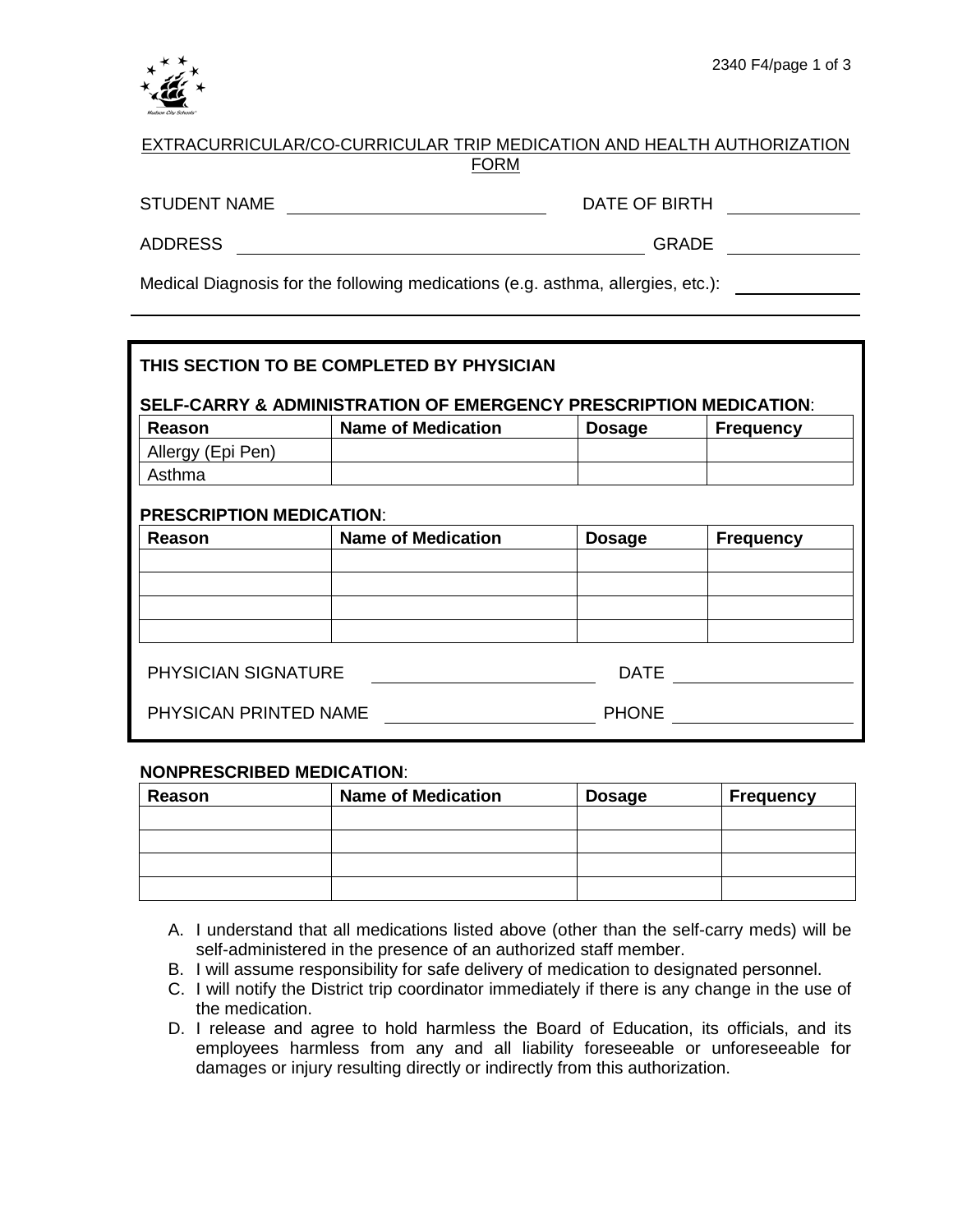

| Parent/Guardian Signature       | Date                                                                                                                                                                                                   |
|---------------------------------|--------------------------------------------------------------------------------------------------------------------------------------------------------------------------------------------------------|
| <b>Primary Telephone Number</b> | <b>Additional Telephone Number</b>                                                                                                                                                                     |
| <b>STUDENT NAME</b>             | DATE OF BIRTH                                                                                                                                                                                          |
| <b>ADDRESS</b>                  | <b>GRADE</b>                                                                                                                                                                                           |
|                                 | Facts concerning the student's medical history to which medical staff should be alerted.<br>Please note: To insure student safety, information noted here may be shared with appropriate school staff. |

| Date of last tetanus shot the state of last text of the state of the state of the state of the state of the state of the state of the state of the state of the state of the state of the state of the state of the state of t |
|--------------------------------------------------------------------------------------------------------------------------------------------------------------------------------------------------------------------------------|
| Medications taken regularly (include dosage): __________________________________                                                                                                                                               |
|                                                                                                                                                                                                                                |

- While attending co-curricular **overnight trips** only; I give my permission for authorized school personnel to supply, store, and administer the following nonprescription medication to my child at the dosage indicated on the manufacturer's packaging for the child's age and/or weight on an as needed basis.
- Please check all that apply and circle dosage preference:
	- \_\_\_\_Ibuprofen 200mg (Motrin, Advil) 1 tablet 2 tablets \_\_\_\_Tylenol (Acetaminophen) 325mg 1 tablet 2 tablets
	- Lablet 2 tablets 2 tablet 2 tablet 2 tablets
	- \_\_\_\_Tums: As needed not to exceed 12 in 24 hours
	- \_\_\_\_Hydrocortisone Cream: As needed/directed
	- \_\_\_\_Benadryl Cream: As needed/directed
	- \_\_\_\_Antibiotic Cream: As needed/directed
	- $\_$ Cough Drops

| <b>FAMILY PHYSICIAN</b> | <b>PHONE</b> |
|-------------------------|--------------|
| <b>FAMILY DENTIST</b>   | <b>PHONE</b> |
| <b>SPECIALIST</b>       | <b>PHONE</b> |